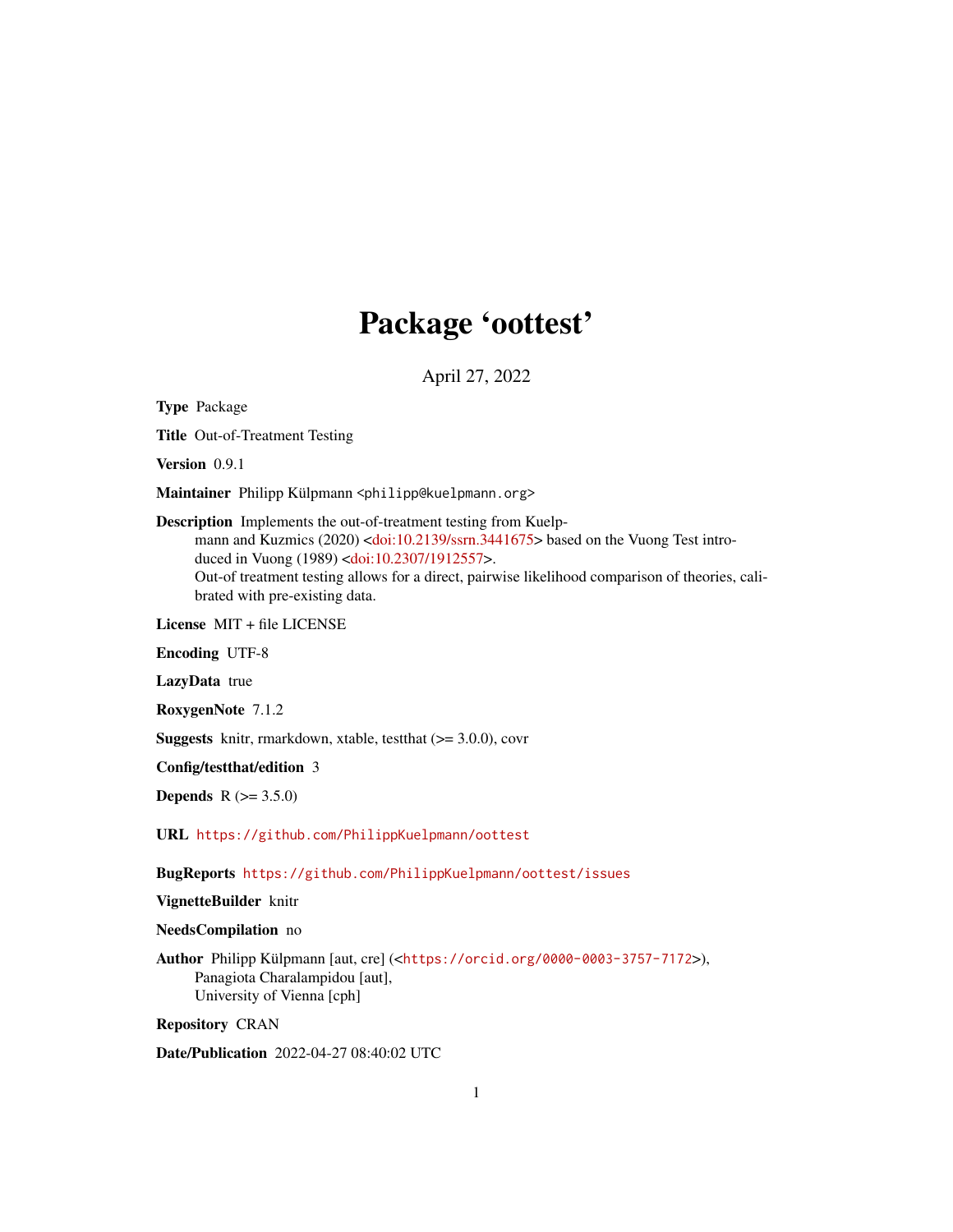### <span id="page-1-0"></span>R topics documented:

| Index | $\overline{7}$ |
|-------|----------------|

data\_three\_action\_games

*Data from the three-action games*

#### Description

This is the choice data from Kuelpmann and Kuzmics (2022) for the three-action games, i.e., Hawk-Middle-Dove and Rock-Paper-Scissor. For an explanation of the different treatments and the games, please refer to the paper.

#### Usage

data\_three\_action\_games

#### Format

Need to reformat anyway ...

rows actions

columns treatments

cells number of subjects who chose each action on each treatment ...

#### Source

<https://homepage.univie.ac.at/philipp.kuelpmann/hdg.html>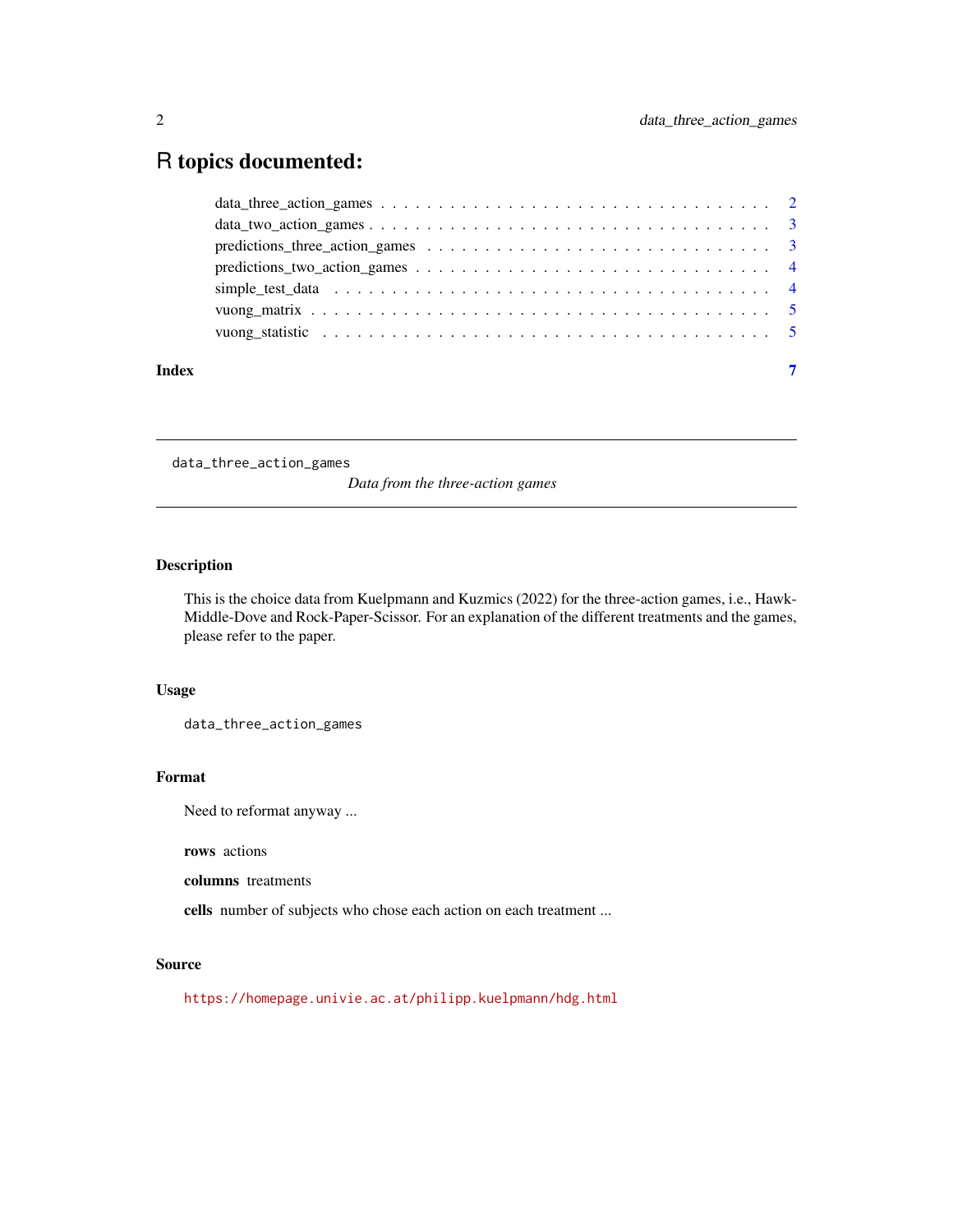<span id="page-2-0"></span>data\_two\_action\_games *Data from the two-action games*

#### Description

This is the choice data from Kuelpmann and Kuzmics (2022) for the two-action games, i.e., Hawk-Dove and Matching Pennies. For an explanation of the different treatments and the games, please refer to the paper.

#### Usage

data\_two\_action\_games

#### Format

rows actions columns treatments cells number of subjects who chose each action on each treatment ...

#### Source

<https://homepage.univie.ac.at/philipp.kuelpmann/hdg.html>

predictions\_three\_action\_games

*Predictions for the three-action games*

#### Description

These are the prediction of every theory considered in Kuelpmann and Kuzmics (2022) for the three-action games. For a explanation of the different theories, treatments and the games, please refer to the paper.

#### Usage

predictions\_three\_action\_games

#### Format

rows predicted probabilities of actions columns treatments tables different theories cells probability of choosing an action on each treatment depending on the theory ...

#### Source

<https://homepage.univie.ac.at/philipp.kuelpmann/hdg.html>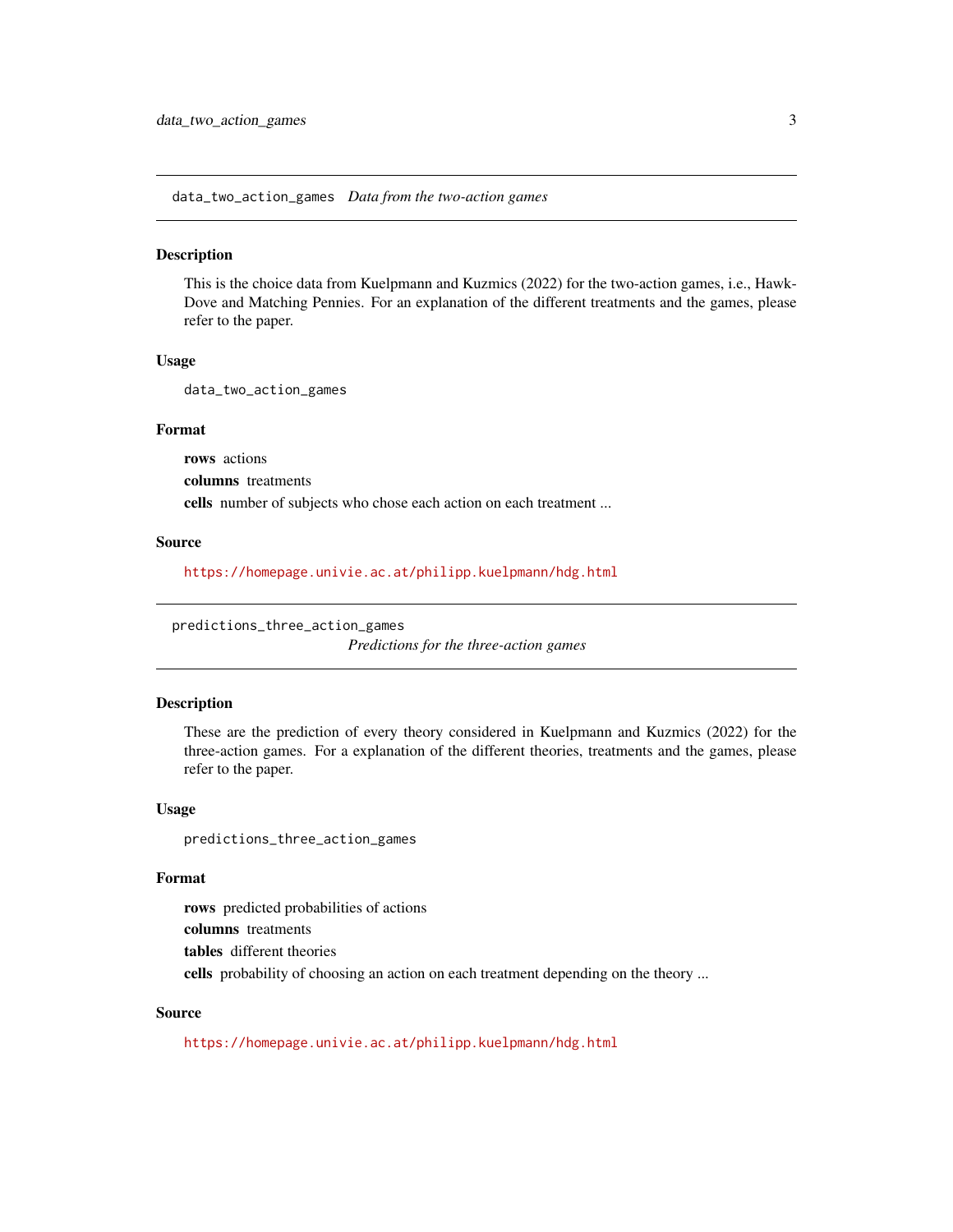<span id="page-3-0"></span>predictions\_two\_action\_games

*Predictions for the two-action games*

#### Description

These are the prediction of every theory considered in Kuelpmann and Kuzmics (2022) for the twoaction games. For a explanation of the different theories, treatments and the games, please refer to the paper.

#### Usage

predictions\_two\_action\_games

#### Format

rows predicted probabilities of actions

columns treatments

tables different theories

cells probability of choosing an action on each treatment depending on the theory ...

#### Source

<https://homepage.univie.ac.at/philipp.kuelpmann/hdg.html>

simple\_test\_data *Simple Test Data*

#### Description

This is just very simple test data, mostly used for testing and demonstration purposes.

#### Usage

simple\_test\_data

#### Format

A matrix with 3 rows and 2 columns

rows actions

columns treatments

cells number of subjects who chose each action on each treatment ...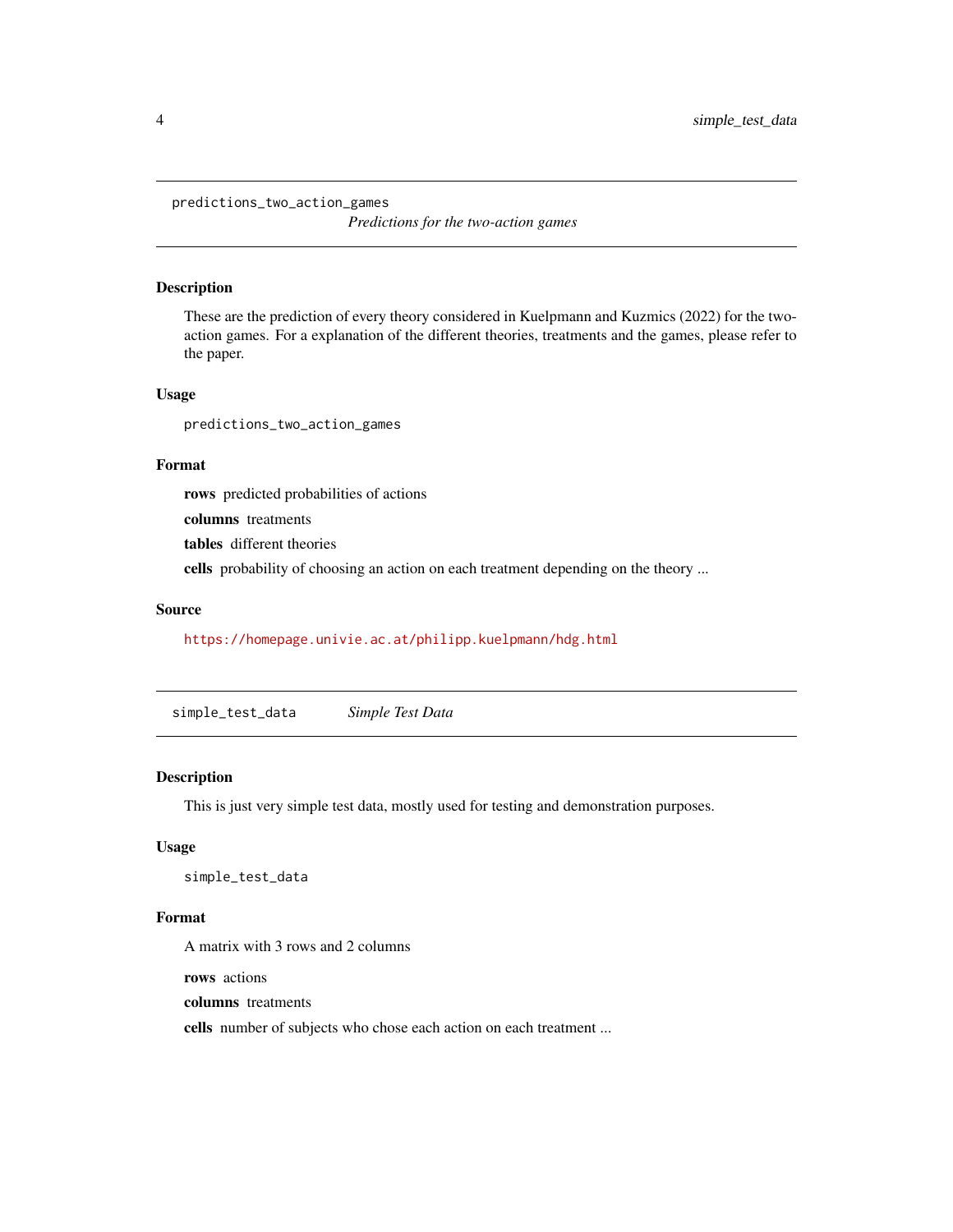<span id="page-4-0"></span>vuong\_matrix *Getting a vuong matrix*

#### Description

Getting a vuong matrix

#### Usage

```
vuong_matrix(data, theories)
```
#### Arguments

| data     | matrix rows: choices, columns: treatments         |
|----------|---------------------------------------------------|
| theories | list of matrices each in the same format as above |

#### Value

Table of z-scores for all comparisons

#### Examples

vuong\_matrix(data\_two\_action\_games, predictions\_two\_action\_games)

vuong\_statistic *Implementation of the Vuong test for our setting*

#### Description

Implementation of the Vuong test for our setting

#### Usage

```
vuong_statistic(data, pred_i, pred_j)
```
#### Arguments

| data     | Data of the experiment (matrix of ints/data.frame): columns are treatments, rows<br>are actions, values are number of subjects who chose each action on each treat-<br>ment |
|----------|-----------------------------------------------------------------------------------------------------------------------------------------------------------------------------|
| $pred_i$ | Model prediction for a theory (matrix of doubles/data.frame): rows are predic-<br>tion of playing action $1,2,3$ , columns are treatments                                   |
| $pred_i$ | Model prediction for a theory (matrix of doubles/data.frame): rows are predic-<br>tion of playing action $1,2,3$ , columns are treatments                                   |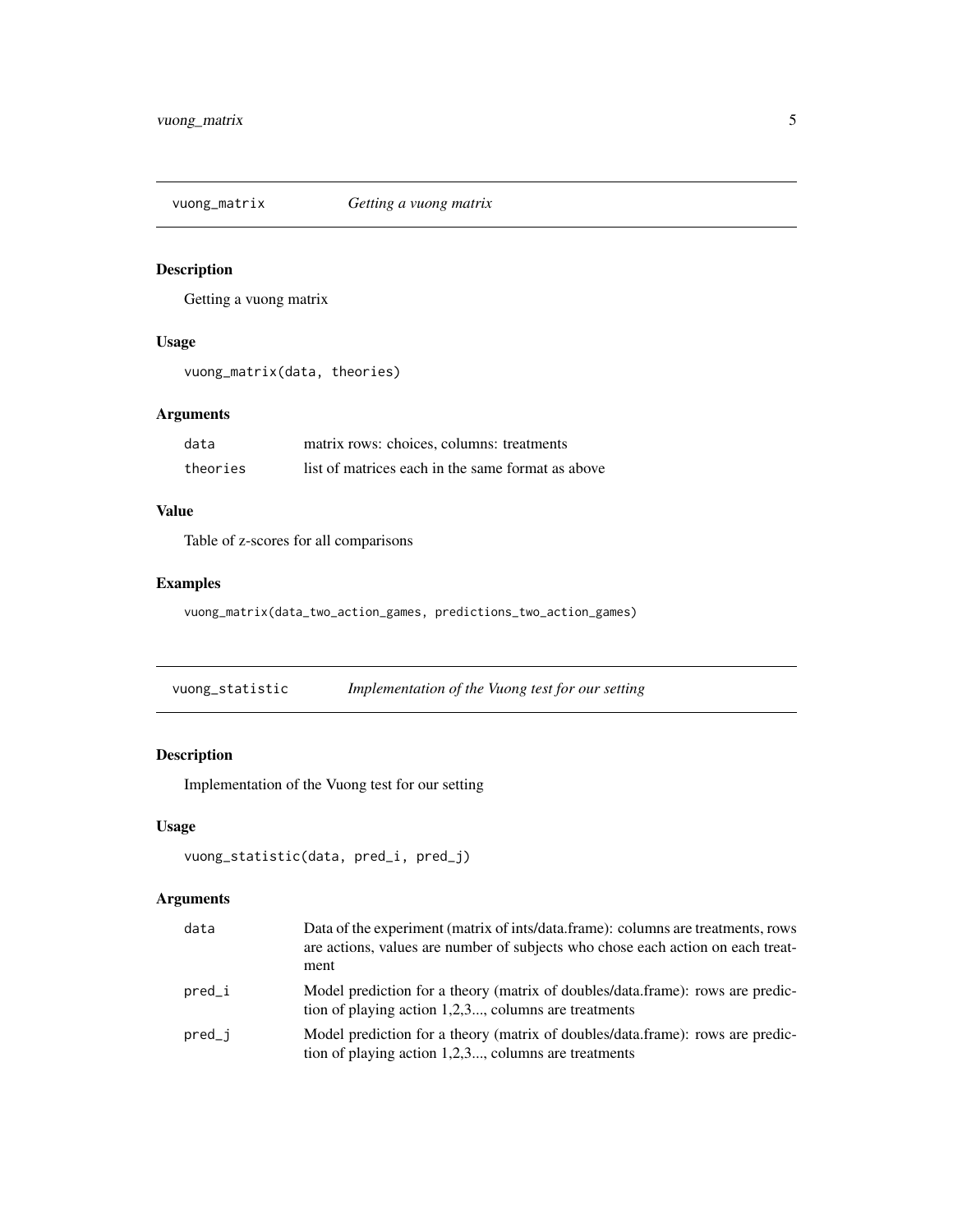#### Value

The z score of testing theory I against theory J, given the data

#### Examples

```
vuong_statistic(
  data_two_action_games,
  predictions_two_action_games[, , 1],
  predictions_two_action_games[, , 2]
)
```